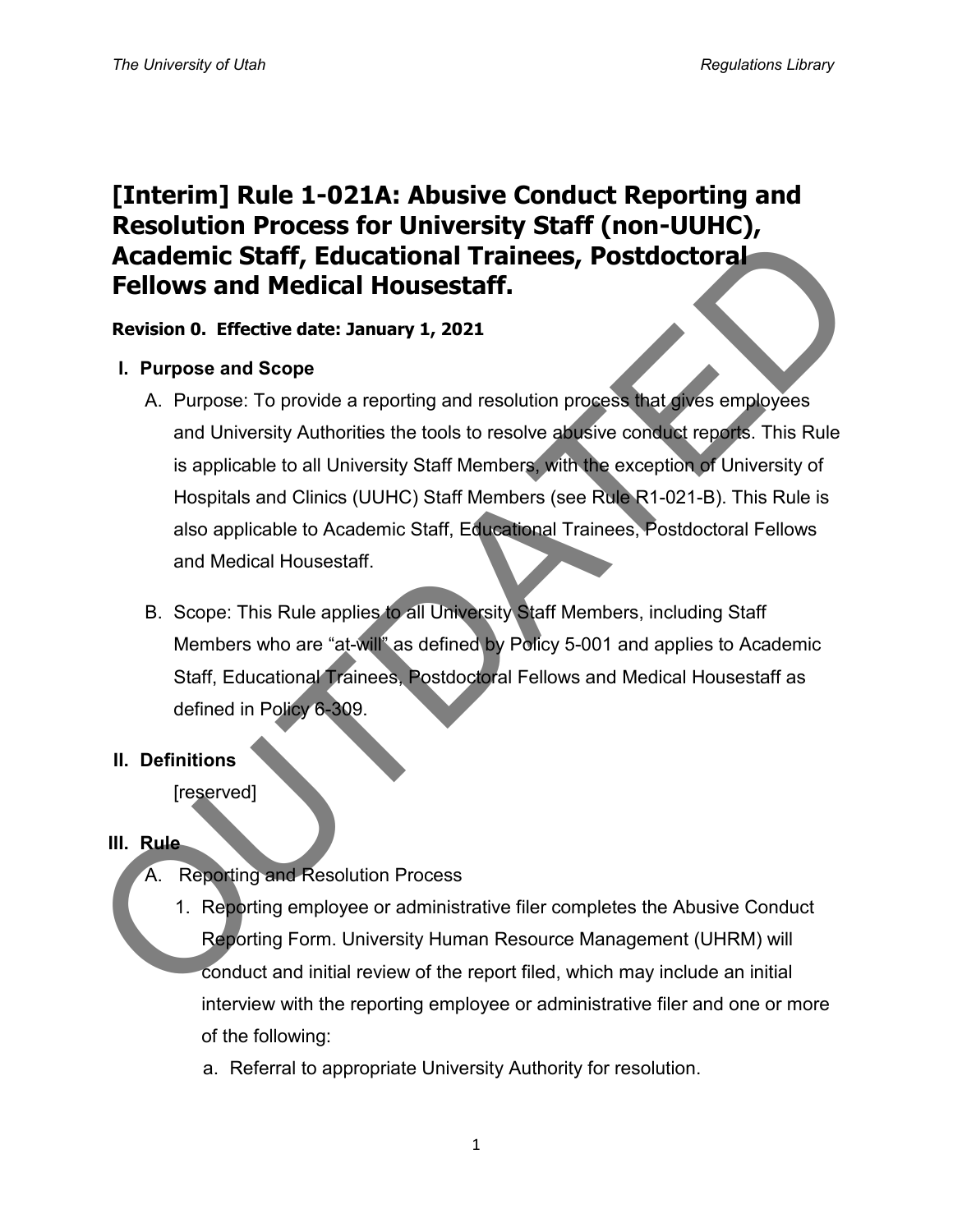- i. Resolution may be informal such as, mediation, coaching, or other resolution resources, or resolution may be formal such as implementation of corrective and disciplinary actions. Egregious behavior will be resolved in accordance with policy 5-111C- Egregious Behavior.
- ii. Upon receipt of a referral, the University Authority should determine a resolution within ten (10) working days. This will be the final decision, and the matter will be considered closed. A notice will be sent to the reporting employee and the respondent if a report cannot be resolved within 10 working days. Resolution will be reported to UHRM. Behavior.<br>
ii. Upon receipt of a referral, the University Authority should determine<br>
resolution within ten (10) working days. This will be the that decision<br>
and the matter will be considered closed. A notice will be sen
	- b. Deny a referral to University Authority due to failure to meet the definition of abusive conduct.
	- c. Refer reporting employee and case to the Title IX/OEO Office in cases of discrimination or harassment. Resolution of the report under this policy will be held until completion of Title IX/OEO determination.
	- d. Refer reporting employee and case to Public Safety in cases of violence or the threat of violence. Resolution of the report under this policy will be held until completion of Public safety Determination.

*[Note: Parts IV-VII of this Regulation (and all other University Regulations) are Regulations Resource Information – the contents of which are not approved by the Academic Senate or Board of Trustees, and are to be updated from time to time as determined appropriate by the cognizant Policy Officer and the Institutional Policy Committee, as per Policy 1-001 and Rule 1- 001.]*

# **IV. Rules, Procedures, Guidelines, Forms and other Related Resources**

# A. Rules.

- 1. R1-021-B Abusive Conduct Reporting and Resolution Process for UUHC Staff.
- 2. R1-021-C Abusive Conduct Reporting and Resolution Process for University Faculty.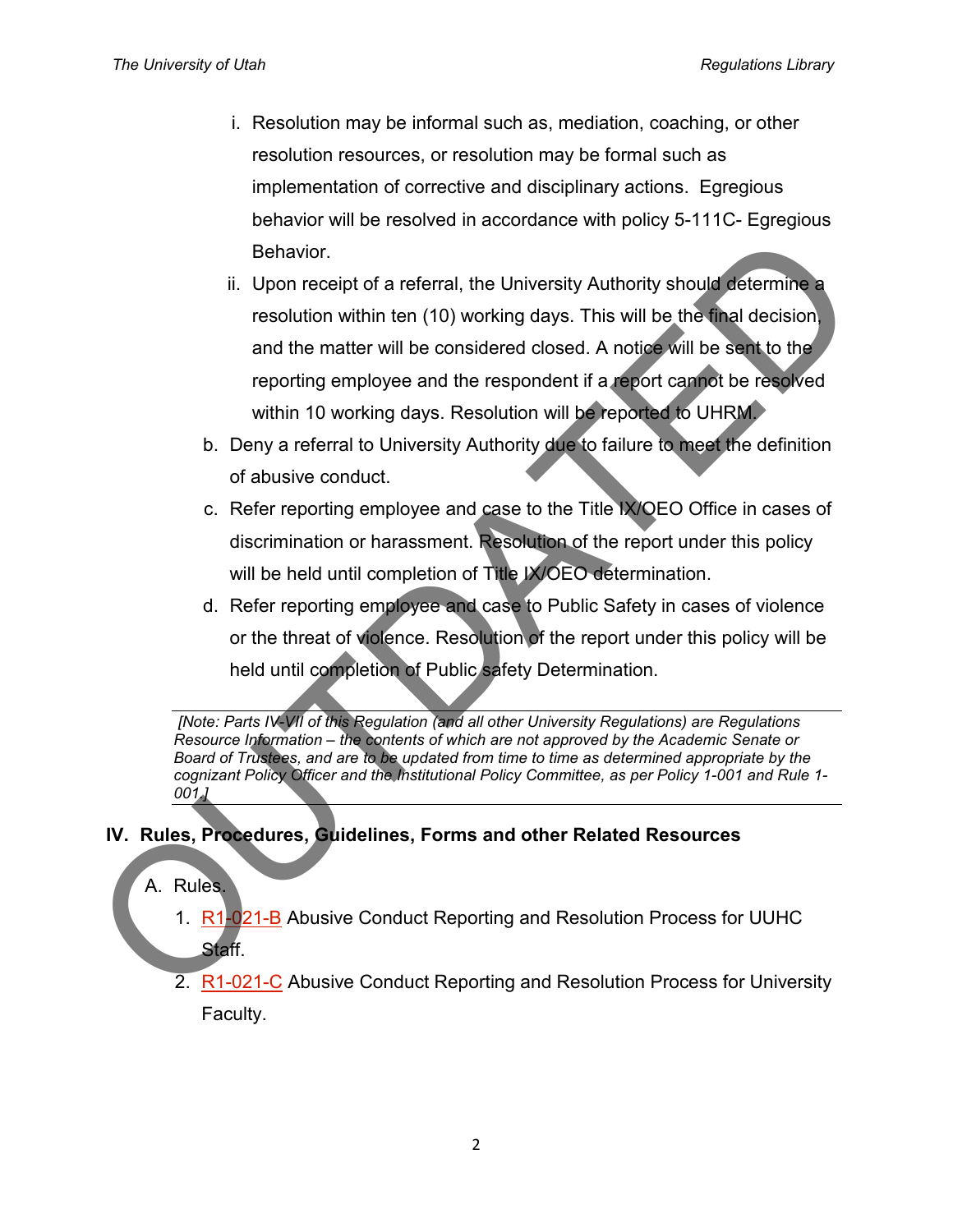B. Procedures.

[reserved]

C. Guidelines.

[reserved]

D. Forms.

[reserved]

E. Other related resource materials.

[reserved]

### **V. References**

Abusive Conduct Reporting Amendments ("ACRA") is Utah Code Section 67-26-101 et seq., Utah Public Employees Healthy Workplace Act, as amended

Utah System of Higher Education (formerly Utah Board of Regents) Rule R831

School of Medicine Professional Conduct Policy for Faculty Professional Conduct of University of Utah Health Medical Providers Ethical Standards and Code of Conduct **Handbook** Treserved]<br>
D. Forms.<br>
[reserved]<br>
E. [O](https://regulations.utah.edu/human-resources/5-106.php)ther related resource materials.<br>
[reserved]<br>
V. References<br>
Abusive Conduct Reporting Amendments (ACRA) is [U](https://regulations.utah.edu/human-resources/5-001.php)sh Cade Section 67-26-101<br>
et seq., Utah Public Employees Healthy Workplac

**Policy 5-001: Personnel Definitions** 

Policy 5-106: Equal Opportunity and Nondiscrimination in Employment

**Policy 5-111:** Corrective Actions and Termination Policy for Staff

[Policy 5-205:](https://regulations.utah.edu/human-resources/5-205.php) Code of Conduct for Staff

[Policy 1-012:](https://regulations.utah.edu/general/1-012.php) University Non-discrimination Policy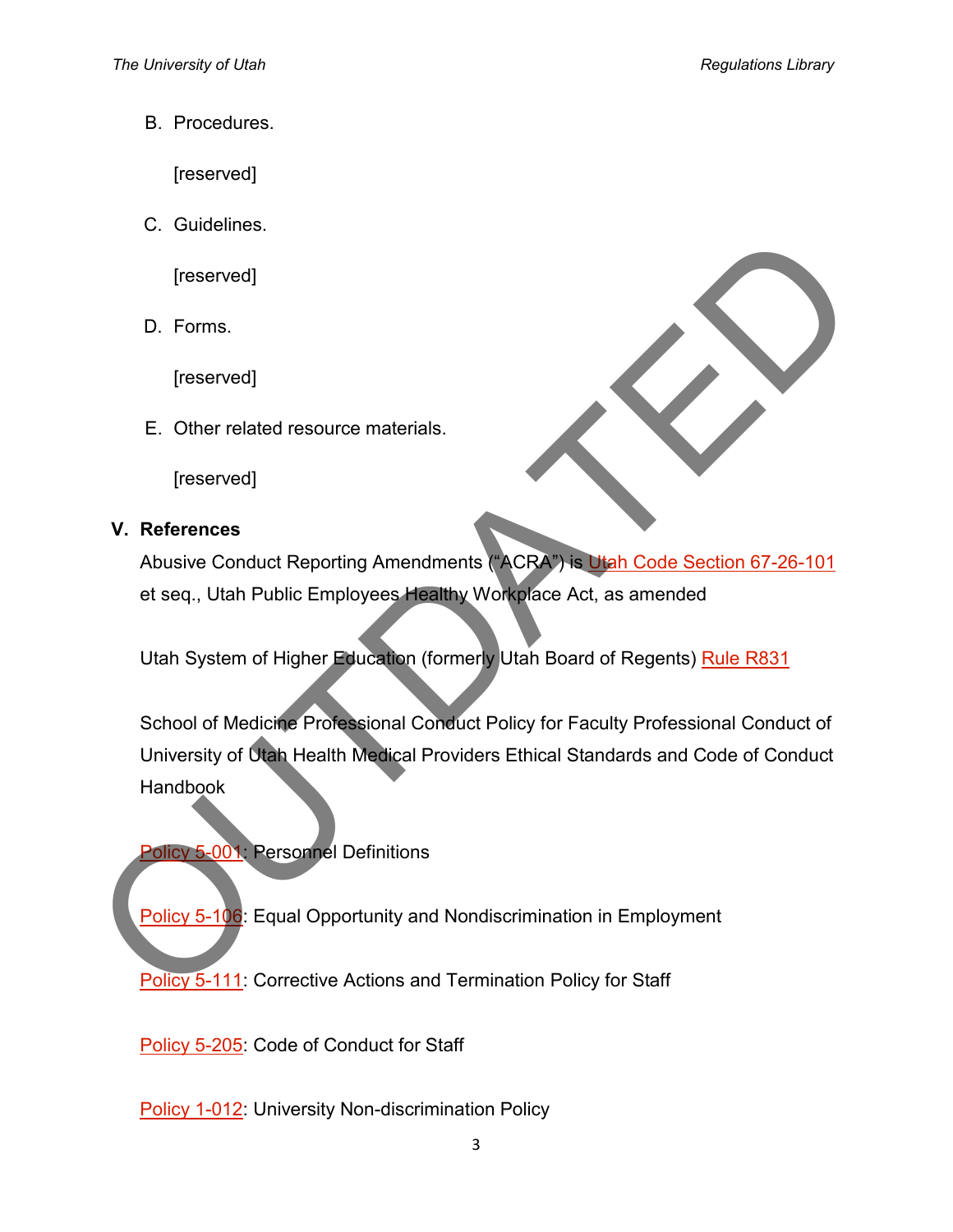[Policy 6-309:](https://regulations.utah.edu/academics/6-309.php) Academic Staff, Educational Trainees, Postdoctoral Fellows and Medical Housestaff

**Policy 6-316: Code of Faculty Rights and Responsibilities** 

#### **VI. Contacts**

The designated contact officials for this Regulation are:

- A. Policy Owner (primary contact person for questions and advice): Director of Employee Relations
- B. Policy Officer: Chief Human Resources Officer

These officials are designated by the University President or delegee, with assistance of the Institutional Policy Committee, to have the following roles and authority, as provide in University Rule 1-001:

*"A 'Policy Officer' will be assigned by the President for each University Policy, and will typically be someone at the executive level of the University (i.e., the President and his/her Cabinet Officers). The assigned Policy Officer is authorized to allow exceptions to the Policy in appropriate cases…" "The Policy Officer will identify an 'Owner' for each Policy. The Policy Owner is an expert on the Policy topic who may respond to questions about, and provide interpretation of the policy; and will typically be someone reporting to an executive level position (as defined above), but may be any other person to who the President or a Vice President has delegated such authority for a specified area of University operations. The Owner has primary responsibility for maintaining the relevant portions of the Regulations Library… [and] bears the responsibility for determining –requirements of particular Policies…."*  University Rule 1-001-III-B & E **Policy 6-316:** Code of Faculty Rights and Responsibilities<br>
The designated contact officials for this Regulation are:<br>
A. Policy Officer: Chief Human Resources Officer<br>
Employee Relations<br>
B. Policy Officer: Chief Human R

### **VII. History**

**Renumbering** 

[not applicable]

Revision History: